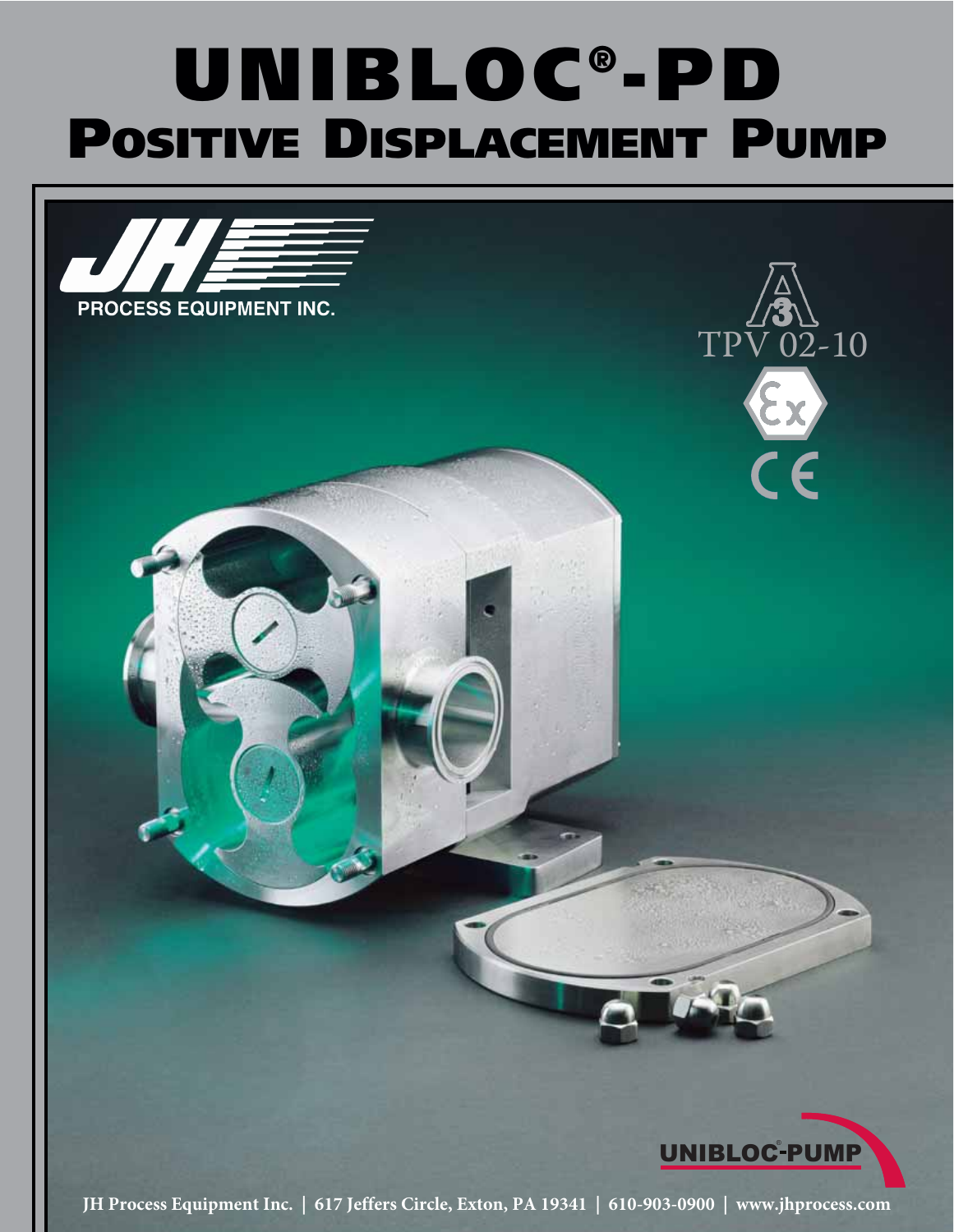# **VERSATILITY IN UNIBLOC®**

The most innovative and advanced PD-pump has been developed to meet tomorrow's needs expressed by today's users. The **UNIBLOC®** pumps both thin and thick liquids at a high rate of efficiency and capacities up to 525GPM (2000 LPM).

#### **UNIBLOC®**

**UNIBLOC®** is applicable in many industries, including pharmaceutical, food, beverage and bakery and is designed to conform to **3-A, ATEX,USDA, EHEDG** and **FDA** requirements. Each pump is available with several seal options without modifications to the rotor housing. Pumps with stainless rotors are CIP & SIP able.

## **UNIBLOC®**

**UNIBLOC®** can be mounted with either **horizontal** or **vertical** through-put and operates equally well in **both directions. Pump versions for 400 PSIG (27 Bar)** are available.



## **ROTOR HOUSING**

**UNIBLOC's® large streamlined inlet & outlet ports allow for smooth and low shear product flow.** The **vertical** through-put version lowers the NPSH to a minimum and allows for **self draining**. The flush and **cavity free front** cover prevents product build up and promotes cleanability. The ports are machined directly from the housing eliminating porosity concerns possible with welding.

#### **ROTORS**

The unique geometry of the rotors results in a non-pulsating flow. The rotor arch design produces a long sealing path which results in easier priming and reduces internal leakage. The unique rotor design, in combination with the rotor housing, minimizes cavitation risks and provides for large particles to be pumped. **The rotors can only be mounted on the shaft one way. Tri-Lobe rotors and High Pressure (HP) circumferential piston rotors are now available with no modifications requrired to Rotor Housing and Shafts. Also Asceptic design rotors allows for high purity operations and cleaning.**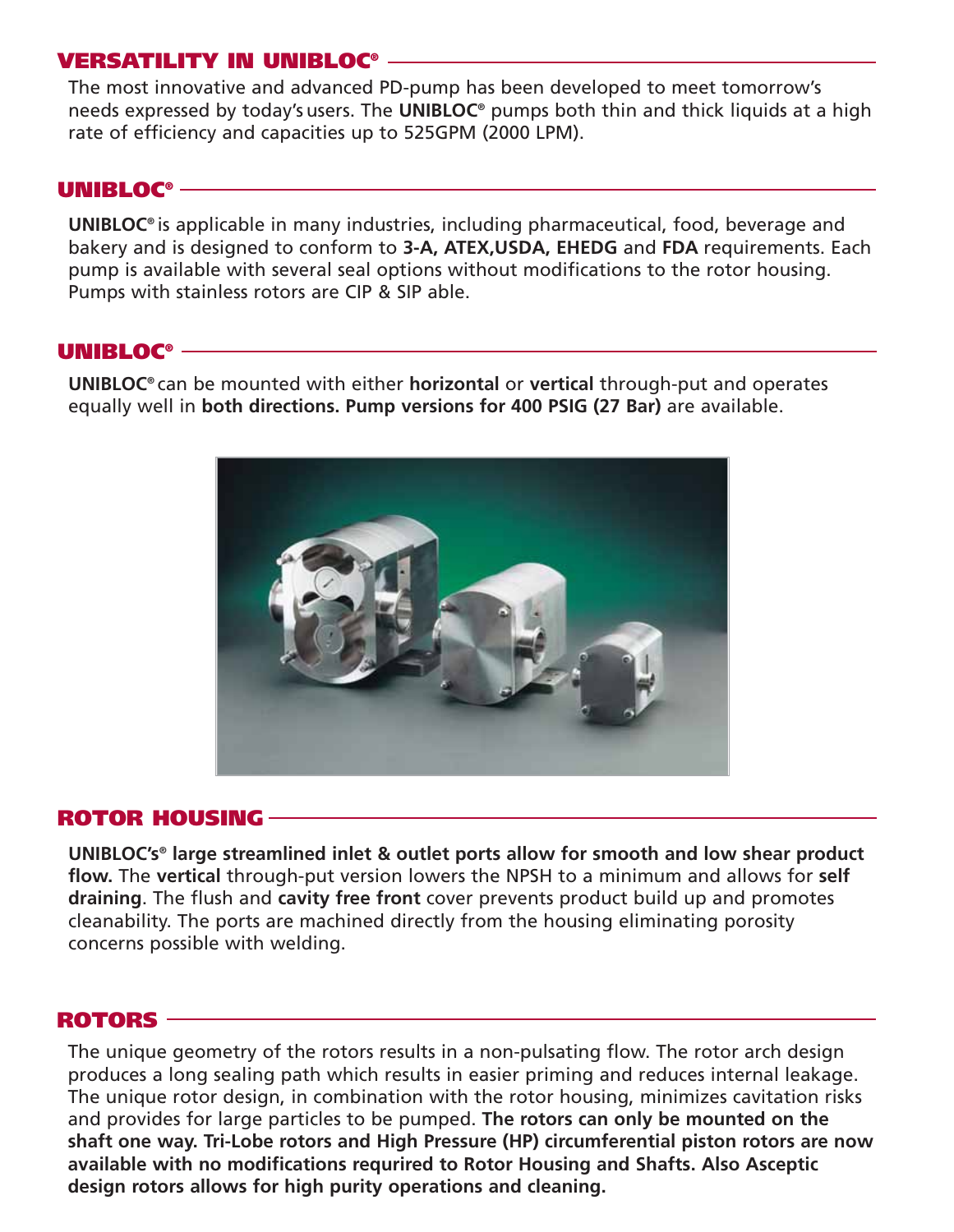# **TEMPERATURES**

Standard pumps are engineered for operation up to 250°F (121°C). With hot clearance rotors, the pump can perform up to 400°F (205°C).

## **SEALS**

**UNIBLOC®** standard seals consist of single & double mechanical, O-ring seals and O-lip seals. All seal options are available with flush glands. One design pump rotor housing allows to accept all seal options without modifications to pump.

#### **SHAFTS**

The robust and oversized shafts are supported in the **UNIBLOC®** designed gearbox with TIMKEN® roller bearings..



#### **GEARBOX**

**UNIBLOC's®** uniquely engineered heavy duty gearbox design makes it the most service friendly available. The gearbox is available as **permanently lubricated** and high precision helical cut gears assure smooth and quiet operation.

**UNIBLOC® 5000 SERIES FEATURES ALL STAINLESS STEEL COMPONENTS, INCLUDING THE GEARBOX AND FOOT, FOR TOTAL CLEANLINESS AND RUST PREVENTION.**

![](_page_2_Figure_10.jpeg)

![](_page_2_Figure_11.jpeg)